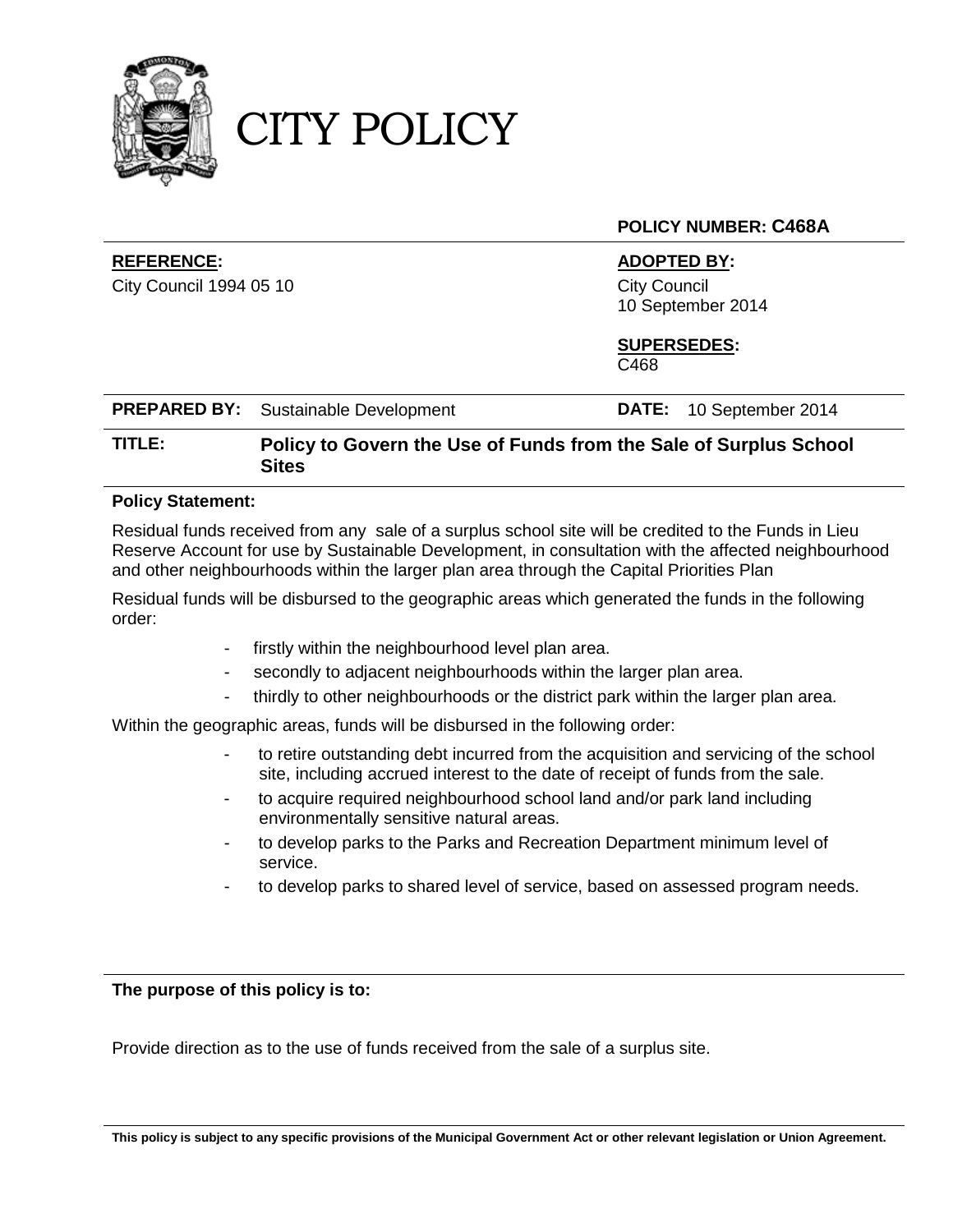

**POLICY NUMBER: C468A**

**AUTHORITY:** City Council **EFFECTIVE DATE:** 22 January 2015

**TITLE: Policy to Govern the Use of Funds from the Sale of Surplus School Sites** 

**PAGE: Page 4 of 4**

#### 1. DEFINITIONS

- 1.01 Surplus School Site land and improvements for the school building envelop only which have been declared as surplus by either the Edmonton Public School Board or the Edmonton Catholic School Board and by Sustainable Development.
- 1.02 Reserve Land all land specified as municipal, school or environmental reserve under the authority of the Municipal Government Act and registered at Land Titles Office plus all land acquired by the City with funds from the Parkland Purchase Reserve Account or Funds in Lieu Reserve Account and all land from which the reserve designation has been removed for the purposes of disposal.
- 1.03 Municipal Reserve all reserve lands other than those lands designated environmental reserve.
- 1.04 Funds in Lieu Reserve Account (FILR) an account to which funds received as cash-in-lieu of reserve land in residential areas, money received from the sale of surplus reserve land in residential areas (as outlined in the Municipal Government Act) and account interest are credited.
- 1.05 Residual Funds net proceeds transferred to Sustainable Development from the sale of a surplus school site after the deduction of the costs of the transaction.
- 1.06 Minimum Level of Service the lowest of three levels of development of a park which includes grading, levelling and seeding (or sodding) of a park site as well as provision of adequate access, sports fixtures, trees and park identification signs.
- 1.07 Shared Level of Service the second level of development of a park above minimum level of service where need is determined jointly by Community Services and the community. This level of development includes benches, walkways, playgrounds, lighting or other such amenities above the minimum level of service. Shared level of service is provided only on a cost-shared basis with the community.
- 1.08 Enhanced Level of Service the third level of development of a park which includes development of the community league leased portion of the park site beyond grade level and seeding. This level of development is wholly funded by the community with no corporate funds provided.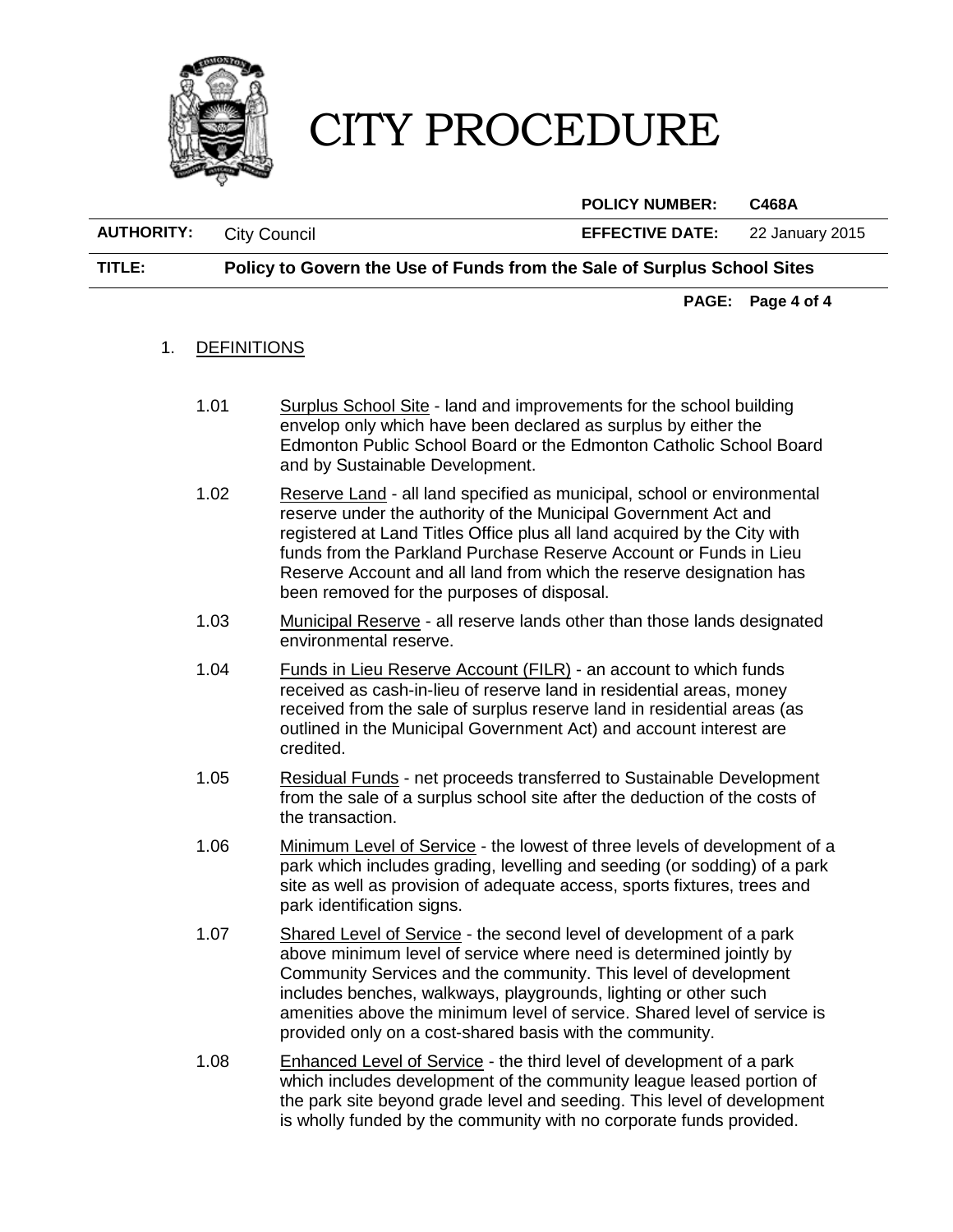

#### **POLICY NUMBER: C468A**

**AUTHORITY:** City Council **EFFECTIVE DATE:** 22 January 2015 **TITLE: Policy to Govern the Use of Funds from the Sale of Surplus School Sites PAGE: Page 4 of 4** 1.09 Park or Parkland - a parcel of land owned, acquired or set aside and designated by the City as a public park including all landscaping, facilities, apparatus, sports fields, utilities, buildings, significant natural areas, environmentally sensitive areas or other structures that are consistent with the general purposes of a public recreation area. 1.10 Neighbourhood Park Site - park as defined in 1.09 which usually serves people within one-half mile of their residence and is generally around 2 hectares in size. 1.11 District Park Site - park as defined in 1.09 which is generally around 12 hectares in size and is intended to complement neighbourhood parks and which serves several neighbourhoods within an Area Structure Plan. 1.12 Capital Priorities Plan (CPP) - a plan reviewed and approved annually by City Council, which allocates financial resources to Capital projects. 1.13 Significant Natural Areas - natural sites that have the potential to remain sustainable within an urban environment and are significant from an environmental perspective because of their size or features on the site. 1.14 Environmentally Sensitive Area - undisturbed or relatively undisturbed sites which because of their natural features have value to society and ecosystems worth protecting but are susceptible to further disturbance.

#### 2. RESPONSIBILITIES

- 2.01 City Council will:
	- (a) Approve amendments to this policy.
	- (b) Approve the use of funds according to this policy through the Capital Priorities Plan (CPP).
- 2.02 General Manager, Sustainable Development will:
	- (a) Track and record by neighbourhood and larger plan area, funds received and disbursed from the sale of surplus school sites.
	- (b) Direct funds from the sale of a surplus school site firstly within the neighbourhood level plan area, secondly to adjacent neighbourhoods within larger plan area and thirdly to other neighbourhood or district parks within the larger plan area. Within the plan areas, funds will be disbursed in the following order: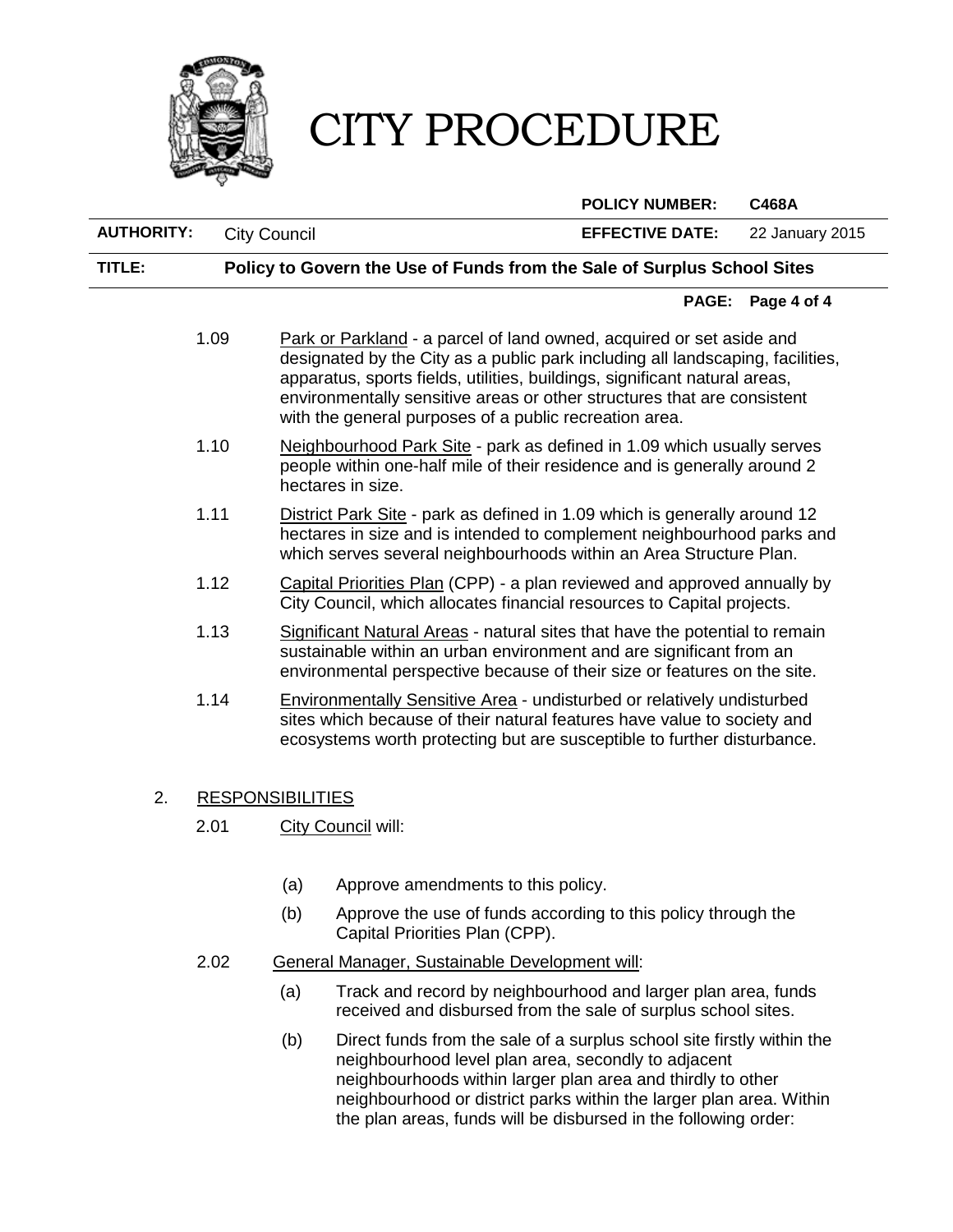

#### **POLICY NUMBER: C468A**

**AUTHORITY:** City Council **EFFECTIVE DATE:** 22 January 2015

**TITLE: Policy to Govern the Use of Funds from the Sale of Surplus School Sites** 

#### **PAGE: Page 4 of 4**

- (i) to retire outstanding servicing and acquisition costs as well as any accrued interest;
- (ii) to acquire required neighbourhood parkland;
- (iii) to develop parkland to the minimum level of service;
- (iv) to develop parkland to the shared level of service, based on assessed program needs.

#### 3. PROCEDURES

- 3.01 Upon declaration of a school site identified as surplus, Sustainable Development will place signage on the surplus school site to notify residents and provide a description of the limits for the planned school building site and the planned open space.
- 3.02 Sustainable Development will receive residual funds and record by neighbourhood level plan area and larger plan area.
- 3.03 Sustainable Development and Community Services will provide information to the affected community, including the analysis of the application of this policy within the geographic areas (neighbourhood, adjacent neighbourhoods, other neighbourhoods, or the district park within the larger plan area).
- 3.04 Upon the completion of the analysis specified in Section 3.03, citizens from the affected neighbourhood and other neighbourhoods within the larger plan area will be provided an opportunity to provide feedback on the use of residual funds.
- 3.05 Sustainable Development will apply residual funds to an outstanding debt incurred from the acquisition and servicing of the surplus school site.
- 3.06 Sustainable Development Department will identify the need for acquisition or development of parkland (as defined in Section 1.09) within the local neighbourhood or larger plan area and submit any proposed acquisition or development to Council through the established Capital Priorities Plan Process.
- 3.07 Sustainable Development Department will acquire and develop or direct the development of parkland to minimum levels of service and, based on need, to share levels of service, firstly within the neighbourhood level plan area, secondly to adjacent neighbourhood park sites within the larger plan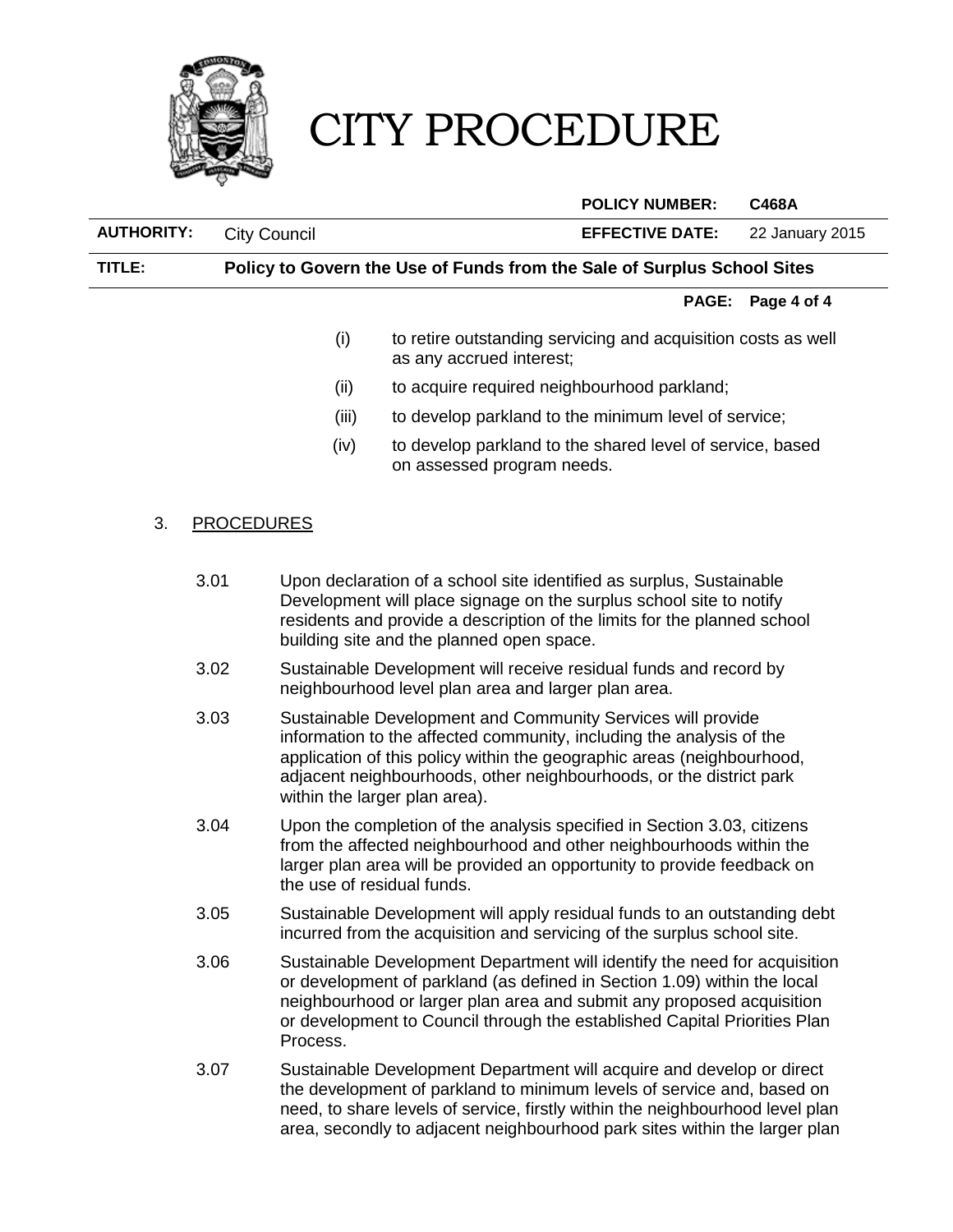

#### **POLICY NUMBER: C468A**

**AUTHORITY:** City Council **EFFECTIVE DATE:** 22 January 2015

#### **TITLE: Policy to Govern the Use of Funds from the Sale of Surplus School Sites**

#### **PAGE: Page 4 of 4**

area, and finally to other neighbourhood or district park sites within the larger plan area. Acquisition and/or development will occur in the following order:

- (a) acquisition of parkland;
- (b) development of parkland to the minimum level of service;
- (c) development of parkland to the shared level of service based on assessed program needs and available community funding.
- 4. APPENDIX

Attachment I Definitions of Different Levels of Plans

Attachment II Chart of Priority Order for the Use of Surplus School Site Funds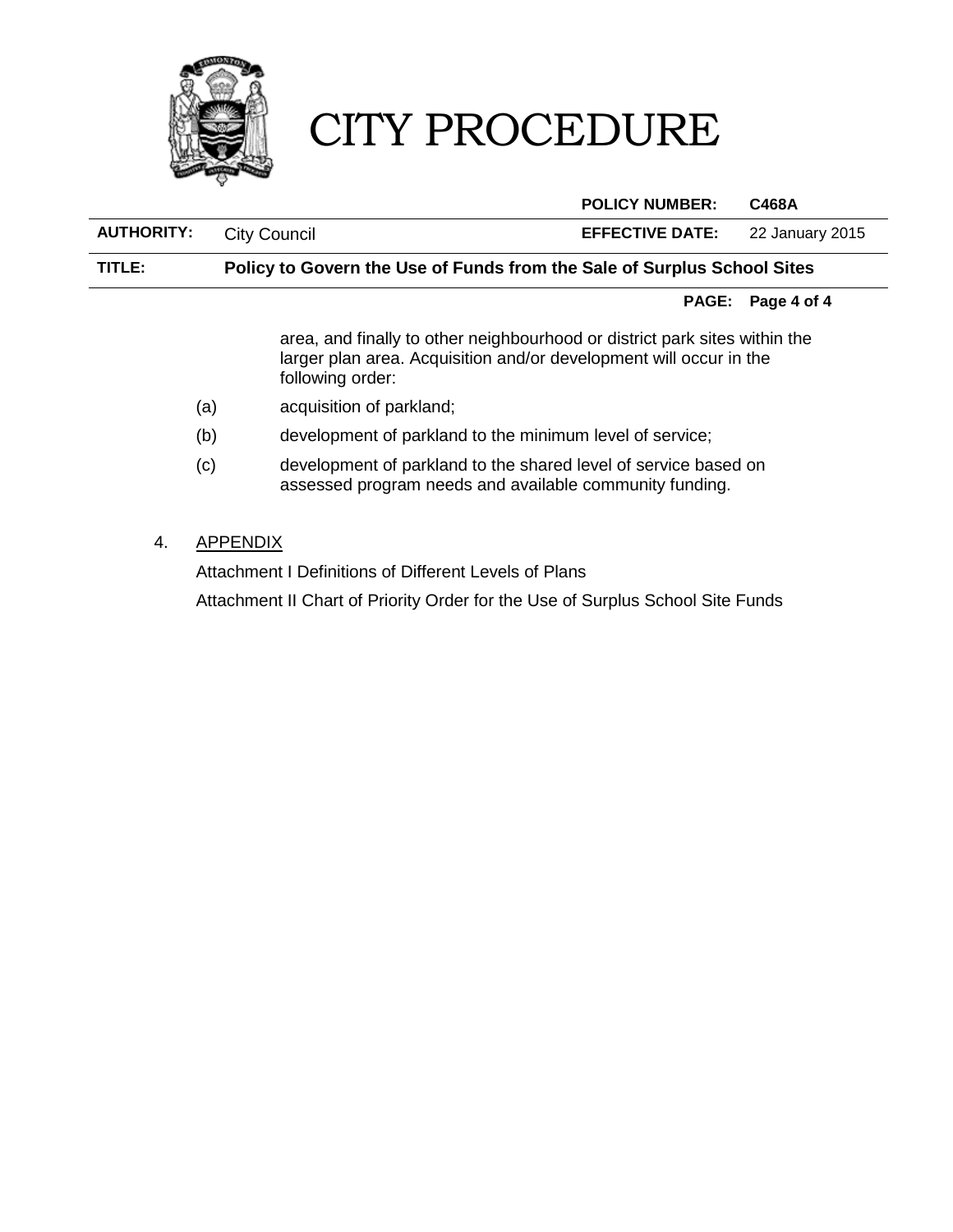## **DEFINITIONS OF DIFFERENT LEVELS OF PLANS**

#### Neighbourhood Level Plan Areas

**Neighbourhood**: in older areas where no other plans exist, the neighbourhood park collector area will constitute the neighbourhood plan area.

**Neighbourhood Structure Plan (NSP):** for the purposes of this policy NSP shall refer to an area contained in a Neighbourhood Structure Plan or area which can support approximately 4,000 - 6,000 people which can be considered an integrated planning unit by reason of natural or man-made boundaries. Prior to 1979 these types of plans were referred to as Neighbourhood Outline Plans.

**Neighbourhood Areas Structure Plan (NASP):** a statutory plan combining the requirements of an Area Structure Plan and a Neighbourhood Structure Plan applicable to one or two neighbourhoods where no Area Structure Plan exists.

#### Larger Plan Areas

**Area Structure Plan (ASP):** a statutory plan describing the sequence of development the proposed land uses, the population density and general location of major transportation routes and public utilities in a new suburban area covering approximately 200 ha or more and several neighbourhoods. Prior to 1979 these plans were referred to as District Outline Plans.

**Servicing Concept Design Briefs (SCDB):** a non-statutory plan prepared for an integrated planning unit outlining municipal servicing requirements and conceptual land uses well in advance of anticipated development.

**District:** in older areas where no other larger plans exist, the district park collector area will constitute the larger plan area.